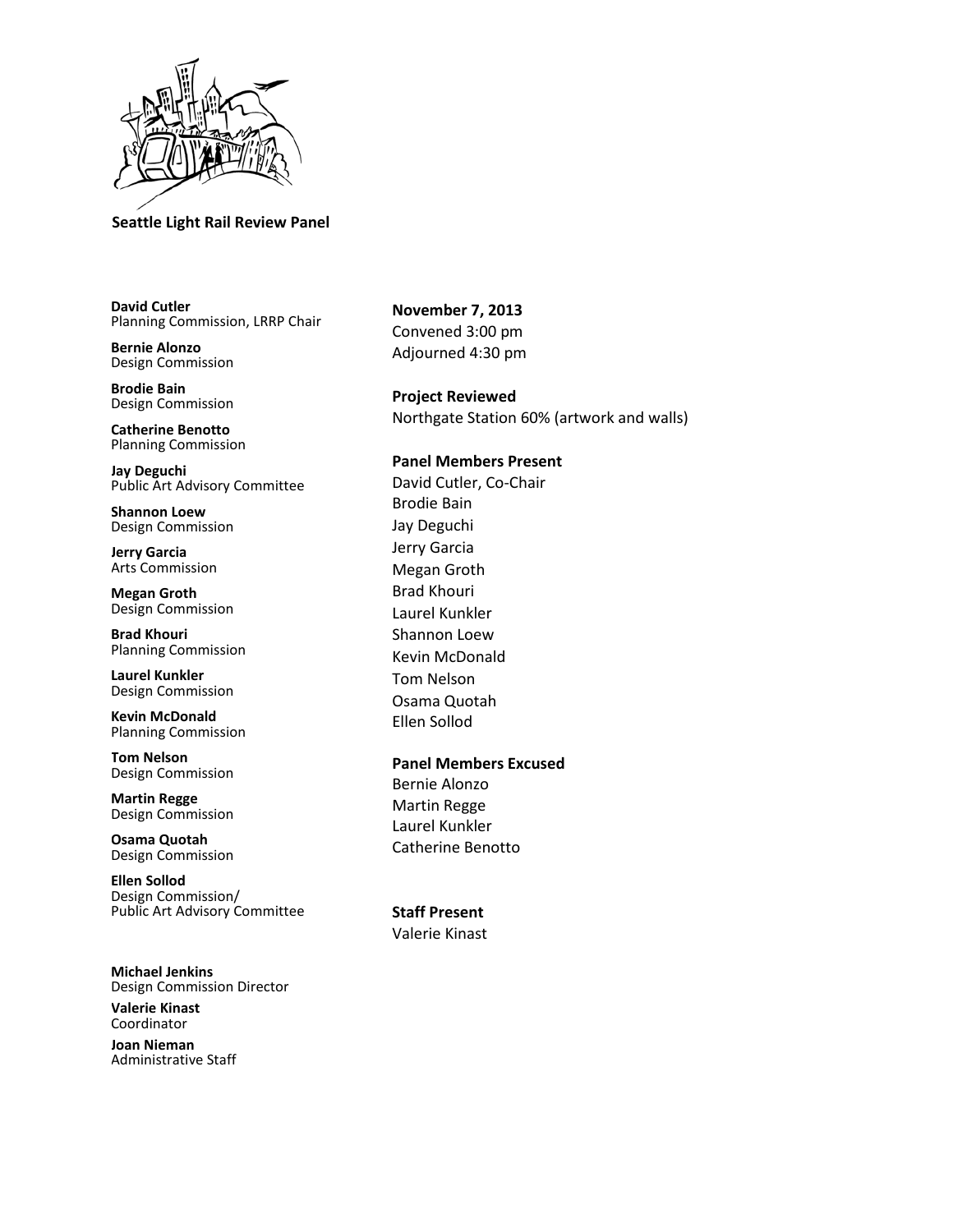| <b>November 7, 2013</b><br>$3:00 - 4:30$ pm | Project:<br>Phase:       | <b>Northgate Station</b><br>60% design (artwork and walls)<br>11/3/11; 11/1/12; 12/20/12; 5/16/13 |                            |
|---------------------------------------------|--------------------------|---------------------------------------------------------------------------------------------------|----------------------------|
|                                             | <b>Previous reviews:</b> |                                                                                                   |                            |
|                                             | <b>Presenters:</b>       | <b>Robert Nichols</b>                                                                             | <b>Sound Transit</b>       |
|                                             |                          | Barbara Luecke                                                                                    | <b>Sound Transit</b>       |
|                                             |                          | Cris Bruch                                                                                        | Artist                     |
|                                             |                          | MaryAnn Peters                                                                                    | Artist                     |
|                                             |                          | Barbara Swift                                                                                     | Swift Company              |
|                                             |                          | Tanya Wilcox                                                                                      | JA Brennan                 |
|                                             | <b>Attendees:</b>        | Rhonda Dixon                                                                                      | <b>Sound Transit</b>       |
|                                             |                          | Jan Peter Ekland                                                                                  | Hewitt                     |
|                                             |                          | Leah Ephrem                                                                                       | Hewitt                     |
|                                             |                          | Ron Endlich                                                                                       | <b>Sound Transit</b>       |
|                                             |                          | David Hewitt                                                                                      | <b>Hewitt</b>              |
|                                             |                          | Jason Huff                                                                                        | Office of Arts and Culture |
|                                             |                          | Kate Thompson                                                                                     | Artist Assistant           |
|                                             |                          | Marcia Wagoner                                                                                    | Read/Wagoner               |
|                                             |                          | Fred Wilhelm                                                                                      | <b>Sound Transit</b>       |
|                                             |                          | Mary Wyllie                                                                                       | <b>Hewitt</b>              |
|                                             |                          |                                                                                                   |                            |

### **Recusals and Disclosures**

Osama Quotah was recused. Disclosures were not solicited.

### **Purpose of Review**

The purpose of this meeting was to review the artwork and walls for the Northgate Light Rail Station. At the last review on May 16, 2013, the approval for 60% design was contingent on the artwork and walls of the station and in the public realm returning for LRRP review before the 90% review of the station.

### **Summary of Proposal**

The Northgate Light Rail Station encompasses an elevated station located on a "transit island" with public plazas, art, and rain gardens among other ground level improvements. It also includes a mile and half of guideways and a portal where the tracks enter a tunnel at NE 94th St. The guideway walls and operations facility at the portal are within the scope of the review. Also, .Sound Transit continues to negotiate to build a shared-use parking garage on the southwest corner of the Northgate Mall site.

The elevated station will be located east of 1st Avenue NE, spanning NE 103rd St. It will have two entry buildings, one north of NE 103rd St on Northgate Mall property, and one south of NE 103rd St near the current location of the Northgate Transit Center. Each will have escalators and stairs.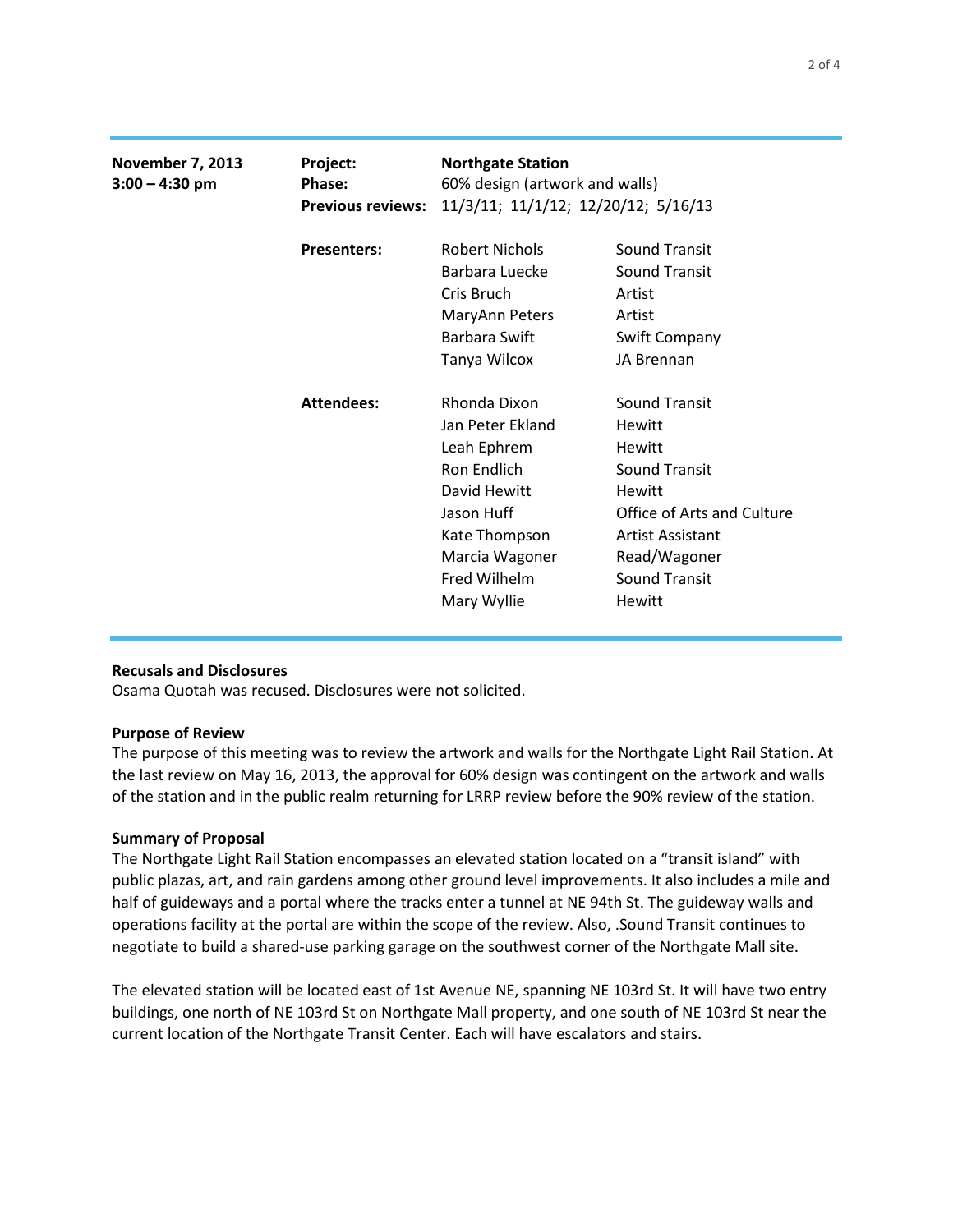Sound Transit is contributing funds toward a pedestrian and bike bridge over I-5, an effort led by SDOT, and designing the station to allow the bridge to connect at the mezzanine level. SDOT is planning a cycle track along 1st Ave, and Sound Transit has adjusted the guideway design to accommodate this.

King County Metro and the City of Seattle are planning Transit Oriented Development in the area just east of the station.

Sound Transit's elevated Northgate Light Rail Station is the northernmost station of the 4.3-mile extension of light rail, and will be the northern interim terminus until light rail is extended further north. The Northgate Station will open in 2021; Link light rail service will be extended to Lynnwood by 2023. Construction of the Northgate Station and elevated tracks will begin in 2016, and construction of the tunnel portal and tunneling to Roosevelt Station will start the end of 2013 and last through the end of 2017.

## **Summary of Presentation**

Robert Nichols of Sound Transit gave the presentation dated November 7, 2013, and posted on the [Design Commission website.](http://www.seattle.gov/dpd/Planning/Design_Commission/Project_Review_Meetings/Minutes/default.asp) Mr. Nichols explained the station location, the program, and the design of the building and ground plane.

Cris Bruch, one of the two station artists, presented the proposed artwork on the ground plane. The idea of ebb and flow drove his thinking. He also considered what attracts people and arrived at trees. The plaza was reduced in size over the course of design, and he saw his gesture as an intermediate step between the organic shape of tree and the linearity of station. He explained that the Hewitt team had adjusted the height of the ceiling in the stairway of the station to facilitate better views of the tree sculpture.

MaryAnn Peters described that she decided on the idea of the dragonfly in part because of its quick movement. It was meant to hover and mark a place in the station. She explained that she was working with Franz Meier glass studio in Germany and that the glass was painted, it was not interlay work. The glass is fired three times to achieve intense color.

Barbara Luecke of Sound Transit explained that the art will be further developed. She said Cris' piece would be lit and that Mary Anne and Sound Transit staff are working to maximize the amount of color glass provided.

Tanya Wilcox described the site walls.

**Agency Comments** none.

**Public Comments**  None